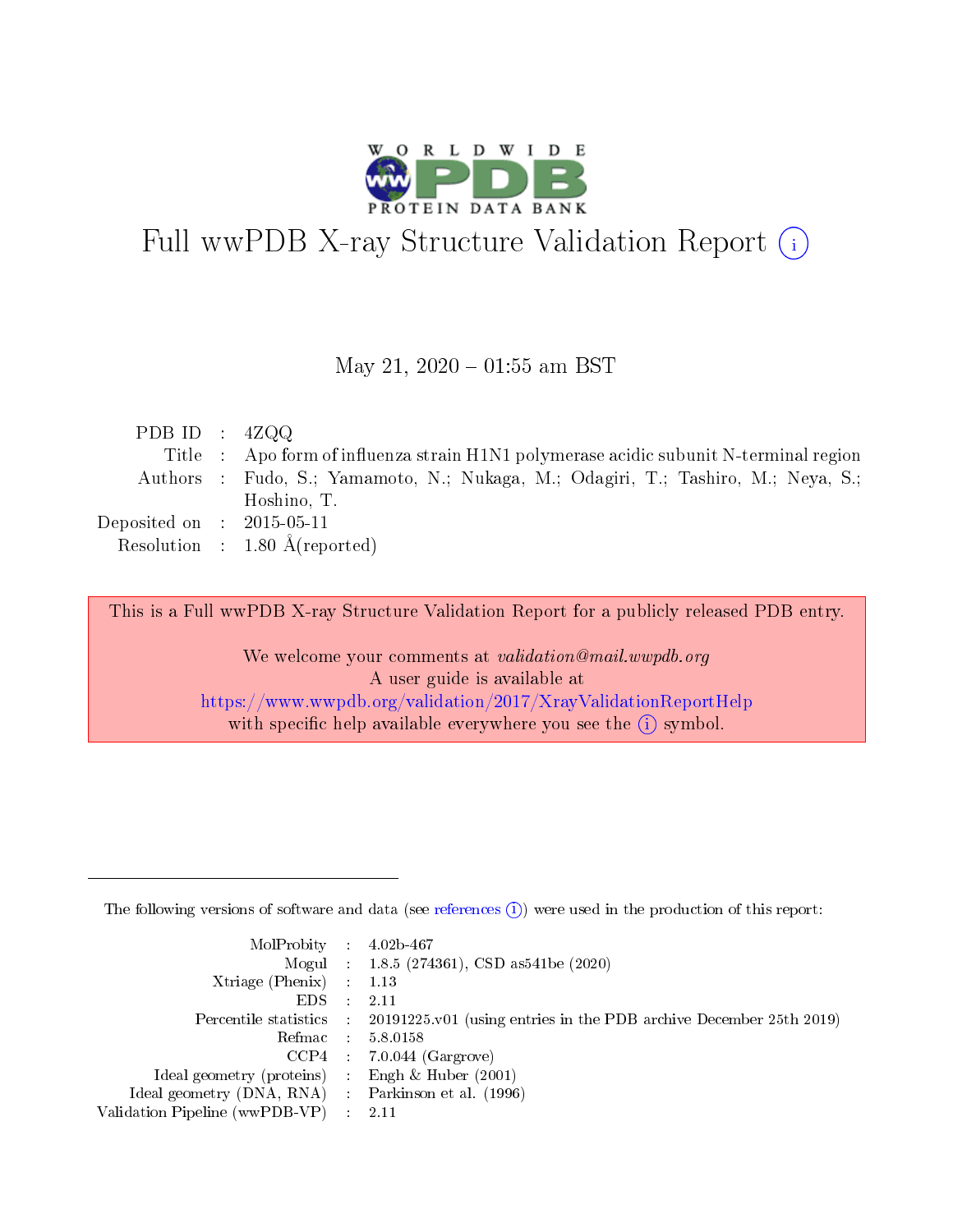## 1 [O](https://www.wwpdb.org/validation/2017/XrayValidationReportHelp#overall_quality)verall quality at a glance (i)

The following experimental techniques were used to determine the structure: X-RAY DIFFRACTION

The reported resolution of this entry is 1.80 Å.

Percentile scores (ranging between 0-100) for global validation metrics of the entry are shown in the following graphic. The table shows the number of entries on which the scores are based.



| Metric                | Whole archive<br>$(\#\mathrm{Entries})$ | <b>Similar resolution</b><br>(#Entries, resolution range(Å)) |
|-----------------------|-----------------------------------------|--------------------------------------------------------------|
| $R_{free}$            | 130704                                  | $5950(1.80-1.80)$                                            |
| Clashscore            | 141614                                  | 6793 $(1.80-1.80)$                                           |
| Ramachandran outliers | 138981                                  | 6697 $(1.80-1.80)$                                           |
| Sidechain outliers    | 138945                                  | 6696 (1.80-1.80)                                             |
| RSRZ outliers         | 127900                                  | $5850(1.80-1.80)$                                            |

The table below summarises the geometric issues observed across the polymeric chains and their fit to the electron density. The red, orange, yellow and green segments on the lower bar indicate the fraction of residues that contain outliers for  $>=3, 2, 1$  and 0 types of geometric quality criteria respectively. A grey segment represents the fraction of residues that are not modelled. The numeric value for each fraction is indicated below the corresponding segment, with a dot representing fractions <=5% The upper red bar (where present) indicates the fraction of residues that have poor fit to the electron density. The numeric value is given above the bar.

| Mol | ${\bf Chain}$ | Length | Quality of chain |     |    |
|-----|---------------|--------|------------------|-----|----|
|     |               |        | 8%               |     |    |
|     |               | 191    | 83%              | 12% | 5% |

The following table lists non-polymeric compounds, carbohydrate monomers and non-standard residues in protein, DNA, RNA chains that are outliers for geometric or electron-density-fit criteria:

|  |                         |        |  | Mol   Type   Chain   Res   Chirality   Geometry   Clashes   Electron density |
|--|-------------------------|--------|--|------------------------------------------------------------------------------|
|  | $\sim$ 3   SO4   A $^+$ | $-303$ |  |                                                                              |

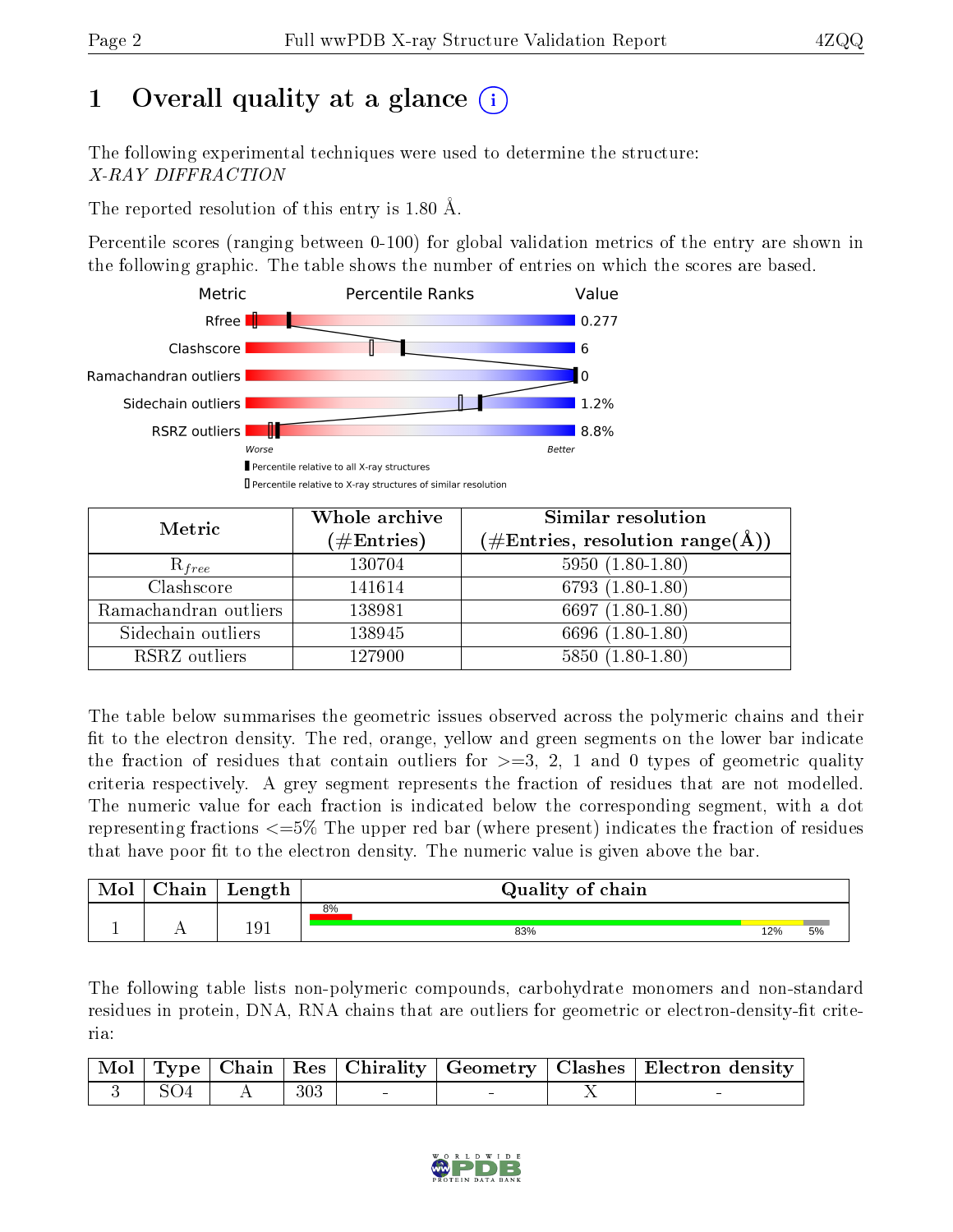## 2 Entry composition  $\left( \cdot \right)$

There are 4 unique types of molecules in this entry. The entry contains 1737 atoms, of which 0 are hydrogens and 0 are deuteriums.

In the tables below, the ZeroOcc column contains the number of atoms modelled with zero occupancy, the AltConf column contains the number of residues with at least one atom in alternate conformation and the Trace column contains the number of residues modelled with at most 2 atoms.

Molecule 1 is a protein called Polymerase acidic protein,Polymerase acidic protein.

| Mol | ${\rm Chain}$ | Residues | Atoms               |     |     | $ZeroOcc \   \$ AltConf | $^\text{\tiny{l}}$ Trace |  |  |
|-----|---------------|----------|---------------------|-----|-----|-------------------------|--------------------------|--|--|
|     |               | 181      | $\rm Total$<br>1493 | 943 | 258 | 28                      |                          |  |  |

| Chain | Residue  | Modelled   | Actual | Comment        | Reference         |
|-------|----------|------------|--------|----------------|-------------------|
| А     | $-4$     | <b>GLY</b> |        | expression tag | <b>UNP P03433</b> |
| А     | $-3$     | <b>PRO</b> |        | expression tag | <b>UNP P03433</b> |
| A     | $-2$     | <b>LEU</b> |        | expression tag | <b>UNP P03433</b> |
| А     | $-1$     | GLY        |        | expression tag | <b>UNP P03433</b> |
| A     | $\theta$ | <b>SER</b> |        | expression tag | <b>UNP P03433</b> |
| А     | 51       | ALA        |        | linker         | <b>UNP P03433</b> |
| A     | 52       | <b>SER</b> |        | linker         | <b>UNP P03433</b> |
| А     | 198      | ALA        |        | expression tag | <b>UNP P03433</b> |
| А     | 199      | ALA        |        | expression tag | <b>UNP P03433</b> |
| А     | 200      | <b>GLU</b> |        | expression tag | <b>UNP P03433</b> |
| A     | 201      | LEU        |        | expression tag | <b>UNP P03433</b> |
| А     | 202      | ALA        |        | expression tag | <b>UNP P03433</b> |
| А     | 203      | LEU        |        | expression tag | <b>UNP P03433</b> |
| А     | 204      | VAL        |        | expression tag | <b>UNP P03433</b> |
| A     | 205      | <b>PRO</b> |        | expression tag | <b>UNP P03433</b> |
| А     | 206      | $\rm{ARG}$ |        | expression tag | <b>UNP P03433</b> |

There are 16 discrepancies between the modelled and reference sequences:

• Molecule 2 is MANGANESE (II) ION (three-letter code: MN) (formula: Mn).

|  | Mol   Chain   Residues | Atoms | $\,$ ZeroOcc   AltConf |  |
|--|------------------------|-------|------------------------|--|
|  |                        | Total |                        |  |

• Molecule 3 is SULFATE ION (three-letter code: SO4) (formula:  $O_4S$ ).

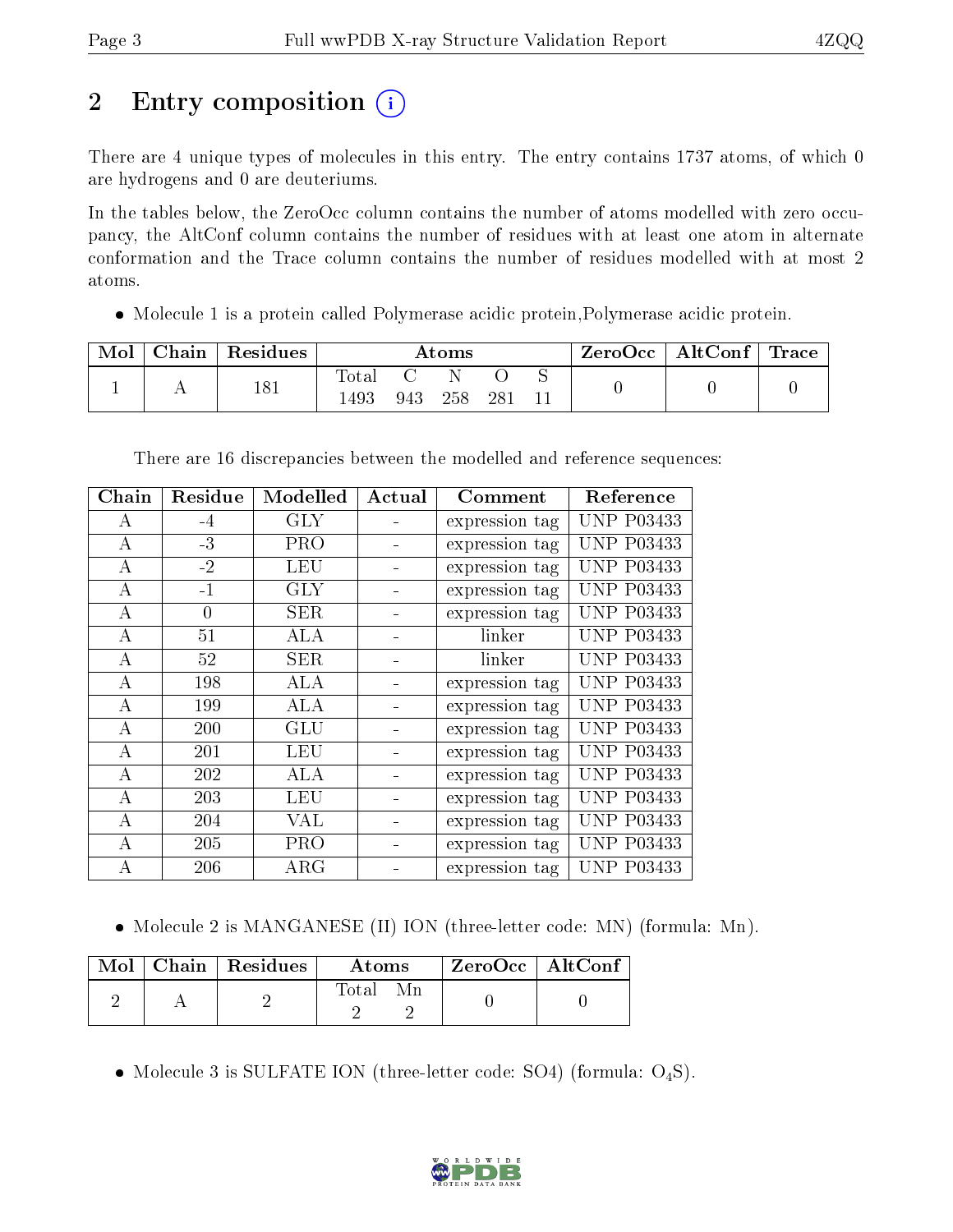

|  | Mol   Chain   Residues | Atoms |  |  | $ZeroOcc$   AltConf |  |
|--|------------------------|-------|--|--|---------------------|--|
|  |                        | Total |  |  |                     |  |

 $\bullet\,$  Molecule 4 is water.

|  | $Mol$   Chain   Residues | Atoms                | $\rm ZeroOcc \mid AltConf$ |  |
|--|--------------------------|----------------------|----------------------------|--|
|  | 237                      | Total<br>237<br>-237 |                            |  |

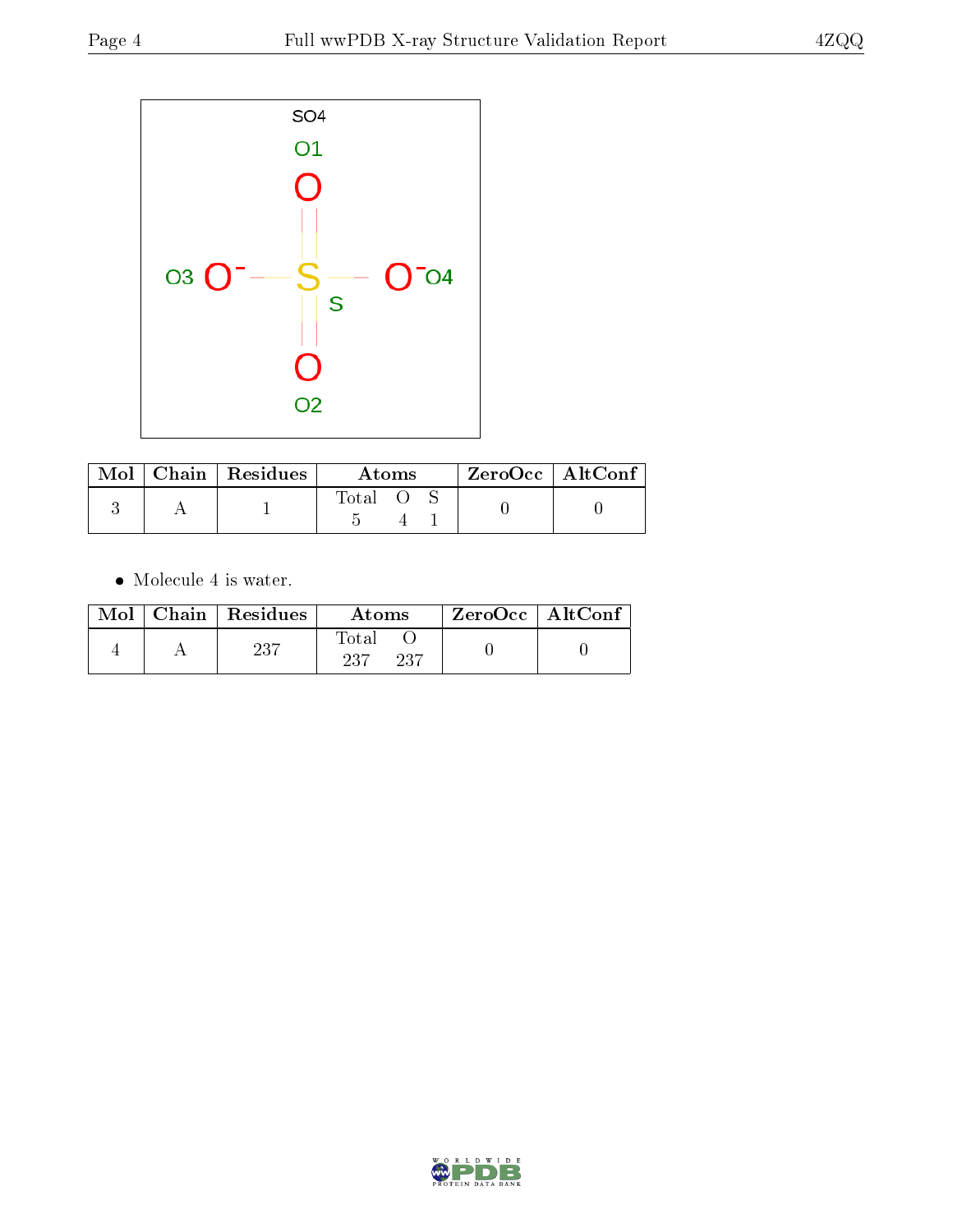## 3 Residue-property plots  $(i)$

These plots are drawn for all protein, RNA and DNA chains in the entry. The first graphic for a chain summarises the proportions of the various outlier classes displayed in the second graphic. The second graphic shows the sequence view annotated by issues in geometry and electron density. Residues are color-coded according to the number of geometric quality criteria for which they contain at least one outlier: green  $= 0$ , yellow  $= 1$ , orange  $= 2$  and red  $= 3$  or more. A red dot above a residue indicates a poor fit to the electron density (RSRZ  $> 2$ ). Stretches of 2 or more consecutive residues without any outlier are shown as a green connector. Residues present in the sample, but not in the model, are shown in grey.

• Molecule 1: Polymerase acidic protein, Polymerase acidic protein



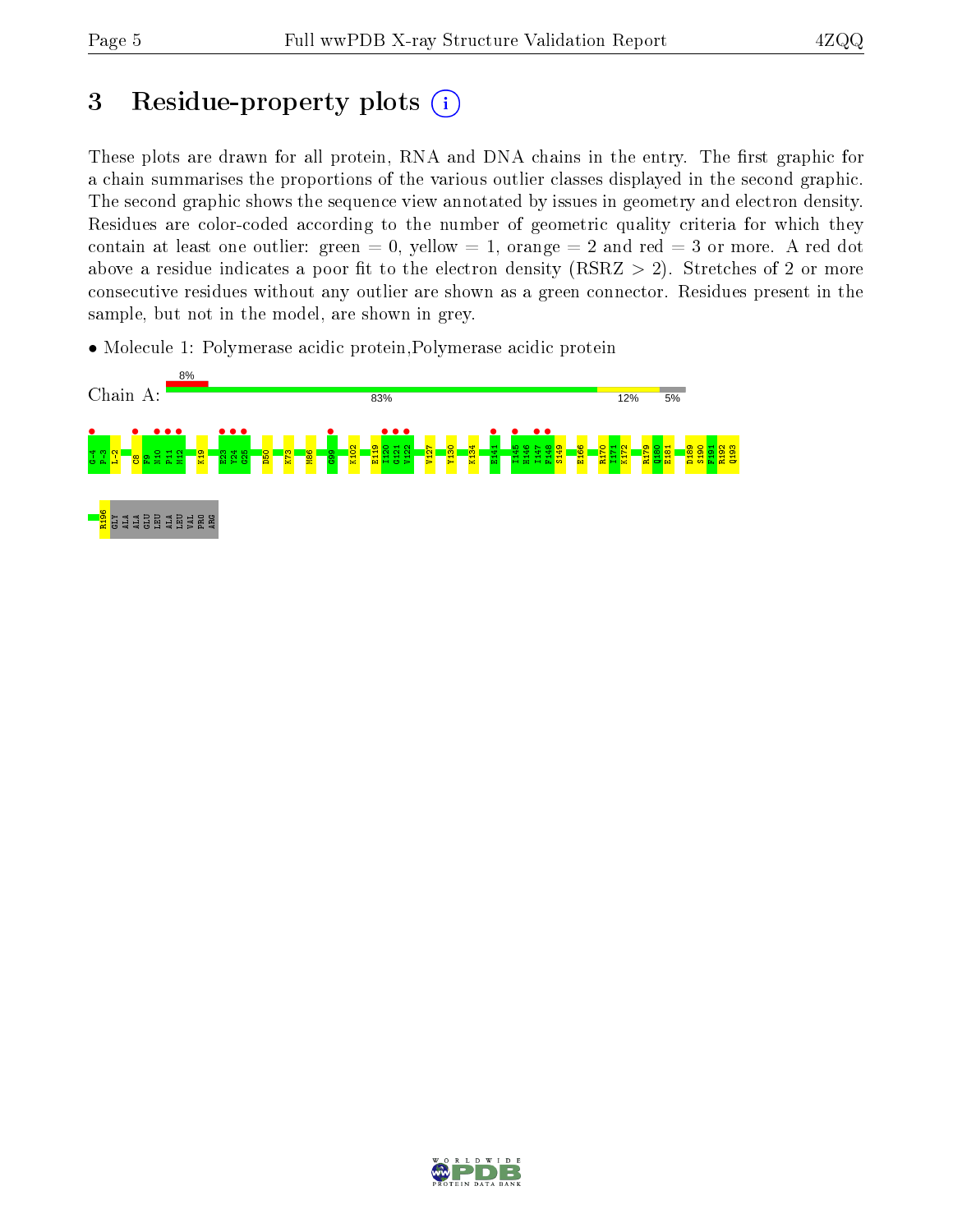## 4 Data and refinement statistics  $(i)$

| Property                                                             | Value                                            | Source     |
|----------------------------------------------------------------------|--------------------------------------------------|------------|
| Space group                                                          | P 41 21 2                                        | Depositor  |
| Cell constants                                                       | 66.33Å 127.34Å<br>$66.33\text{\AA}$              | Depositor  |
| a, b, c, $\alpha$ , $\beta$ , $\gamma$                               | $90.00^{\circ}$ $90.00^{\circ}$<br>$90.00^\circ$ |            |
| Resolution $(A)$                                                     | $-1.80$<br>29.41                                 | Depositor  |
|                                                                      | 29.41<br>$-1.70$                                 | <b>EDS</b> |
| % Data completeness                                                  | $94.4(29.41-1.80)$                               | Depositor  |
| (in resolution range)                                                | $95.2(29.41-1.70)$                               | <b>EDS</b> |
| $R_{merge}$                                                          | 0.07                                             | Depositor  |
| $\mathrm{R}_{sym}$                                                   | (Not available)                                  | Depositor  |
| $\langle I/\sigma(I) \rangle^{-1}$                                   | $3.54$ (at 1.70Å)                                | Xtriage    |
| Refinement program                                                   | <b>PHENIX</b>                                    | Depositor  |
|                                                                      | $0.224$ , $0.274$                                | Depositor  |
| $R, R_{free}$                                                        | $0.225$ ,<br>0.277                               | DCC        |
| $\mathcal{R}_{free}$ test set                                        | 1554 reflections $(5.09\%)$                      | wwPDB-VP   |
| Wilson B-factor $(A^2)$                                              | 29.2                                             | Xtriage    |
| Anisotropy                                                           | 0.229                                            | Xtriage    |
| Bulk solvent $k_{sol}(e/\mathring{A}^3)$ , $B_{sol}(\mathring{A}^2)$ | 0.41, 67.8                                       | <b>EDS</b> |
| L-test for twinning <sup>2</sup>                                     | $< L >$ = 0.48, $< L2 >$ = 0.31                  | Xtriage    |
| Estimated twinning fraction                                          | No twinning to report.                           | Xtriage    |
| $F_o, F_c$ correlation                                               | 0.94                                             | <b>EDS</b> |
| Total number of atoms                                                | 1737                                             | wwPDB-VP   |
| Average B, all atoms $(A^2)$                                         | 36.0                                             | wwPDB-VP   |

Xtriage's analysis on translational NCS is as follows: The largest off-origin peak in the Patterson function is  $4.65\%$  of the height of the origin peak. No significant pseudotranslation is detected.

<sup>&</sup>lt;sup>2</sup>Theoretical values of  $\langle |L| \rangle$ ,  $\langle L^2 \rangle$  for acentric reflections are 0.5, 0.333 respectively for untwinned datasets, and 0.375, 0.2 for perfectly twinned datasets.



<span id="page-5-1"></span><span id="page-5-0"></span><sup>1</sup> Intensities estimated from amplitudes.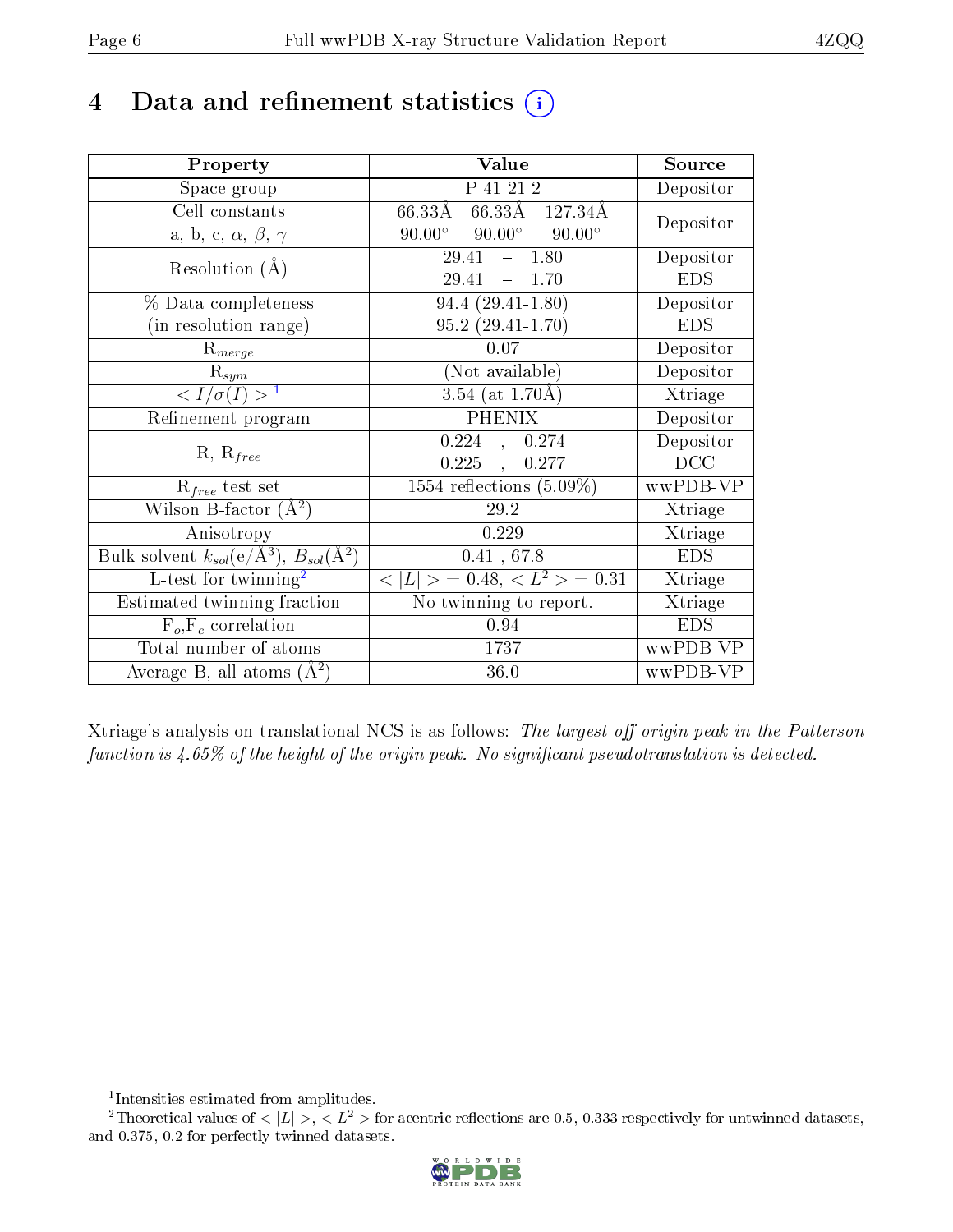## 5 Model quality  $(i)$

## 5.1 Standard geometry  $(i)$

Bond lengths and bond angles in the following residue types are not validated in this section: MN, SO4

The Z score for a bond length (or angle) is the number of standard deviations the observed value is removed from the expected value. A bond length (or angle) with  $|Z| > 5$  is considered an outlier worth inspection. RMSZ is the root-mean-square of all Z scores of the bond lengths (or angles).

| $Mol$   Chain |      | Bond lengths                    | Bond angles |        |  |
|---------------|------|---------------------------------|-------------|--------|--|
|               |      | RMSZ $ #Z  > 5$ RMSZ $ #Z  > 5$ |             |        |  |
|               | 0.49 | 0/1523                          | 0.64        | 0/2044 |  |

There are no bond length outliers.

There are no bond angle outliers.

There are no chirality outliers.

There are no planarity outliers.

### 5.2 Too-close contacts  $(i)$

In the following table, the Non-H and H(model) columns list the number of non-hydrogen atoms and hydrogen atoms in the chain respectively. The H(added) column lists the number of hydrogen atoms added and optimized by MolProbity. The Clashes column lists the number of clashes within the asymmetric unit, whereas Symm-Clashes lists symmetry related clashes.

|  |      |      | Mol   Chain   Non-H   H(model)   H(added)   Clashes   Symm-Clashes |
|--|------|------|--------------------------------------------------------------------|
|  | 1493 | 1470 |                                                                    |
|  |      |      |                                                                    |
|  |      |      |                                                                    |
|  | -237 |      |                                                                    |
|  | 1737 |      |                                                                    |

The all-atom clashscore is defined as the number of clashes found per 1000 atoms (including hydrogen atoms). The all-atom clashscore for this structure is 6.

All (18) close contacts within the same asymmetric unit are listed below, sorted by their clash magnitude.

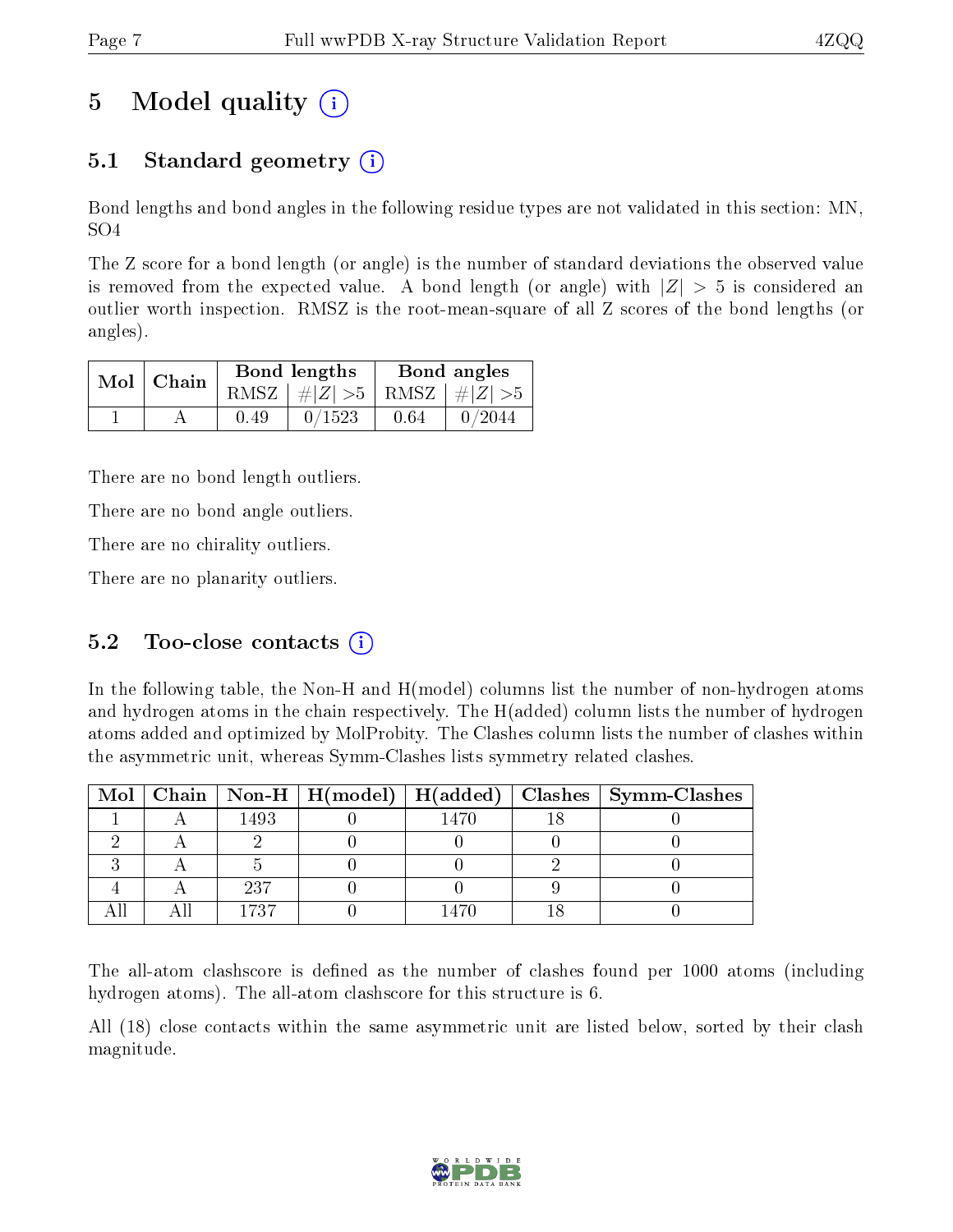| Atom-1              | Atom-2              | Interatomic    | Clash         |
|---------------------|---------------------|----------------|---------------|
|                     |                     | distance $(A)$ | overlap $(A)$ |
| 1:A:192:ARG:NH1     | 3: A: 303: SO4: O3  | 2.19           | 0.76          |
| 1:A:179:ARG:NH1     | 3:A:303:SO4:O4      | 2.21           | 0.72          |
| 1: A:119: GLU:OE1   | 4:A:401:HOH:O       | 2.14           | 0.65          |
| 1:A:192:ARG:NH1     | 4:A:412:HOH:O       | 2.35           | 0.60          |
| 1:A:172:LYS:NZ      | 4: A:405: HOH:O     | 2.25           | 0.59          |
| 1:A:196:ARG:NH1     | 4: A: 413: HOH: O   | 2.35           | 0.59          |
| 1: A: 189: ASP: OD2 | 4: A:402: HOH:O     | 2.17           | 0.58          |
| 1: A: 102: LYS: NZ  | 4: A:409:HOH:O      | 2.33           | 0.57          |
| 1: A: 166: GLU: CD  | 1:A:170:ARG:HH21    | 2.11           | 0.53          |
| 1: A:8:CYS:HB2      | 4: A:549:HOH:O      | 2.09           | 0.52          |
| 1: A: 166: GLU: OE1 | 1: A:170:ARG:NH2    | 2.45           | 0.49          |
| 1: A:19: LYS: HG2   | 4: A:421: HOH: O    | 2.13           | 0.48          |
| 1:A:196:ARG:NH1     | 4:A:427:HOH:O       | 2.48           | 0.47          |
| 1: A: 130: TYR: O   | 1: A: 134: LYS: HG2 | 2.16           | 0.46          |
| 1: A: 127: VAL: CG1 | 1: A:149: SER:HB3   | 2.46           | 0.45          |
| 1: A: 190: SER: HA  | 1: A: 193: GLN: HG2 | 2.00           | 0.43          |
| 1: A:50: ASP:O      | 1: A: 73: LYS: NZ   | 2.51           | 0.42          |
| 1: A:86: MET:HE2    | 1: A:86: MET:HA     | 2.03           | 0.40          |

There are no symmetry-related clashes.

## 5.3 Torsion angles (i)

#### 5.3.1 Protein backbone (i)

In the following table, the Percentiles column shows the percent Ramachandran outliers of the chain as a percentile score with respect to all X-ray entries followed by that with respect to entries of similar resolution.

The Analysed column shows the number of residues for which the backbone conformation was analysed, and the total number of residues.

| $\mid$ Mol $\mid$ Chain $\mid$ | Analysed                               |  | Favoured   Allowed   Outliers   Percentiles |  |
|--------------------------------|----------------------------------------|--|---------------------------------------------|--|
|                                | $179/191(94\%)$   176 (98\%)   3 (2\%) |  | $\vert$ 100 100 $\vert$                     |  |

There are no Ramachandran outliers to report.

### 5.3.2 Protein sidechains  $(i)$

In the following table, the Percentiles column shows the percent sidechain outliers of the chain as a percentile score with respect to all X-ray entries followed by that with respect to entries of similar resolution.

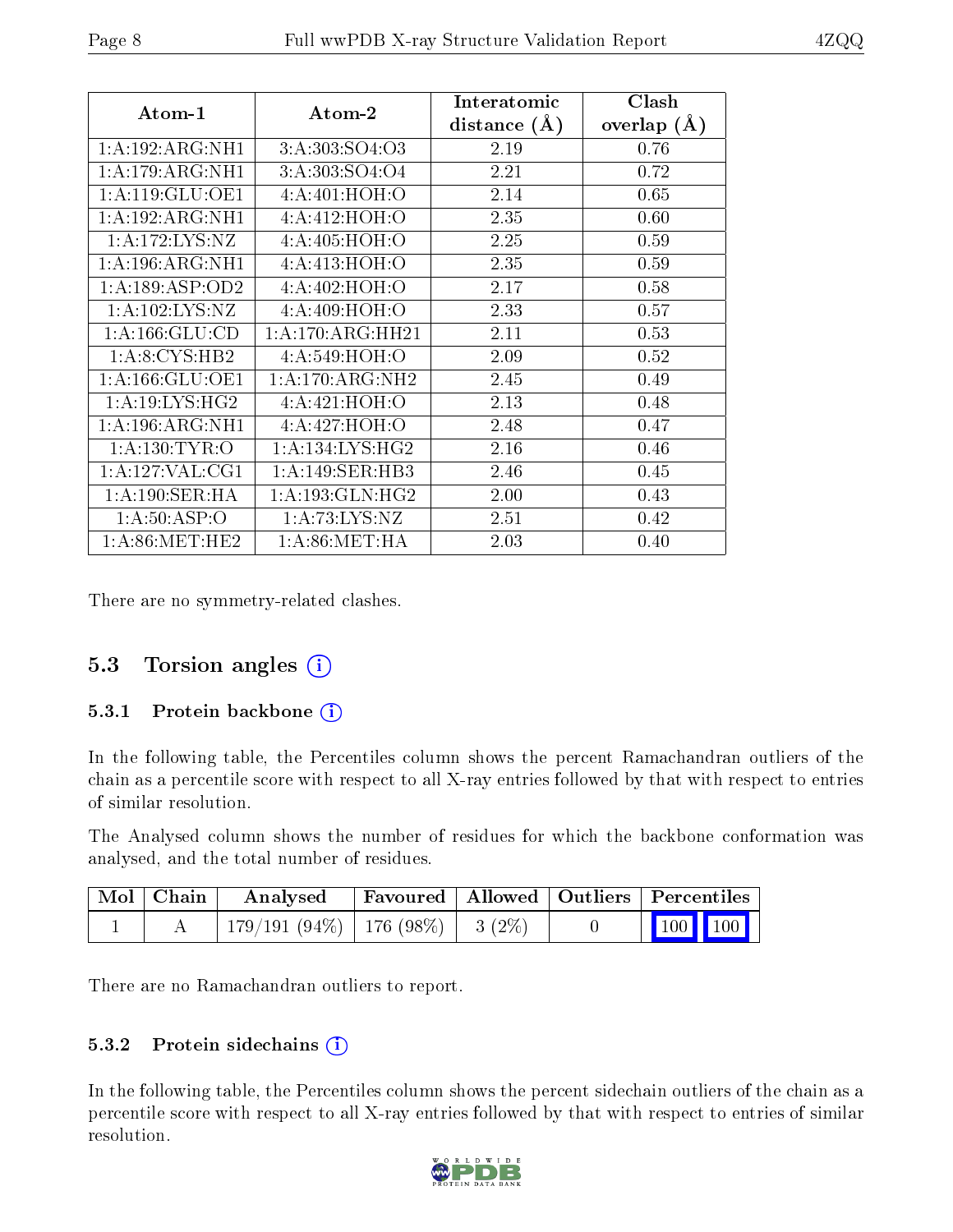The Analysed column shows the number of residues for which the sidechain conformation was analysed, and the total number of residues.

| Mol   Chain | Analysed                                        |  | Rotameric   Outliers   Percentiles |  |  |
|-------------|-------------------------------------------------|--|------------------------------------|--|--|
|             | $162/168$ (96\%)   160 (99\%)   2 (1\%)   71 65 |  |                                    |  |  |

All (2) residues with a non-rotameric sidechain are listed below:

| Mol | Chain | Res | 1 ype |
|-----|-------|-----|-------|
|     |       |     |       |
|     |       |     |       |

Some sidechains can be flipped to improve hydrogen bonding and reduce clashes. There are no such sidechains identified.

#### 5.3.3 RNA  $(i)$

There are no RNA molecules in this entry.

#### 5.4 Non-standard residues in protein, DNA, RNA chains (i)

There are no non-standard protein/DNA/RNA residues in this entry.

#### 5.5 Carbohydrates  $(i)$

There are no carbohydrates in this entry.

### 5.6 Ligand geometry  $(i)$

Of 3 ligands modelled in this entry, 2 are monoatomic - leaving 1 for Mogul analysis.

In the following table, the Counts columns list the number of bonds (or angles) for which Mogul statistics could be retrieved, the number of bonds (or angles) that are observed in the model and the number of bonds (or angles) that are defined in the Chemical Component Dictionary. The Link column lists molecule types, if any, to which the group is linked. The Z score for a bond length (or angle) is the number of standard deviations the observed value is removed from the expected value. A bond length (or angle) with  $|Z| > 2$  is considered an outlier worth inspection. RMSZ is the root-mean-square of all Z scores of the bond lengths (or angles).

| Mol |     | $\mid$ Type $\mid$ Chain $\mid$ Res |     | Link   | Bond lengths |      |                 | Bond angles   |  |    |
|-----|-----|-------------------------------------|-----|--------|--------------|------|-----------------|---------------|--|----|
|     |     |                                     |     |        | Counts -     |      | RMSZ $ #Z  > 2$ | Counts   RMSZ |  | #Z |
|     | SO4 |                                     | 303 | $\sim$ | 4.4.4        | 0.16 |                 | 6,6,6         |  |    |

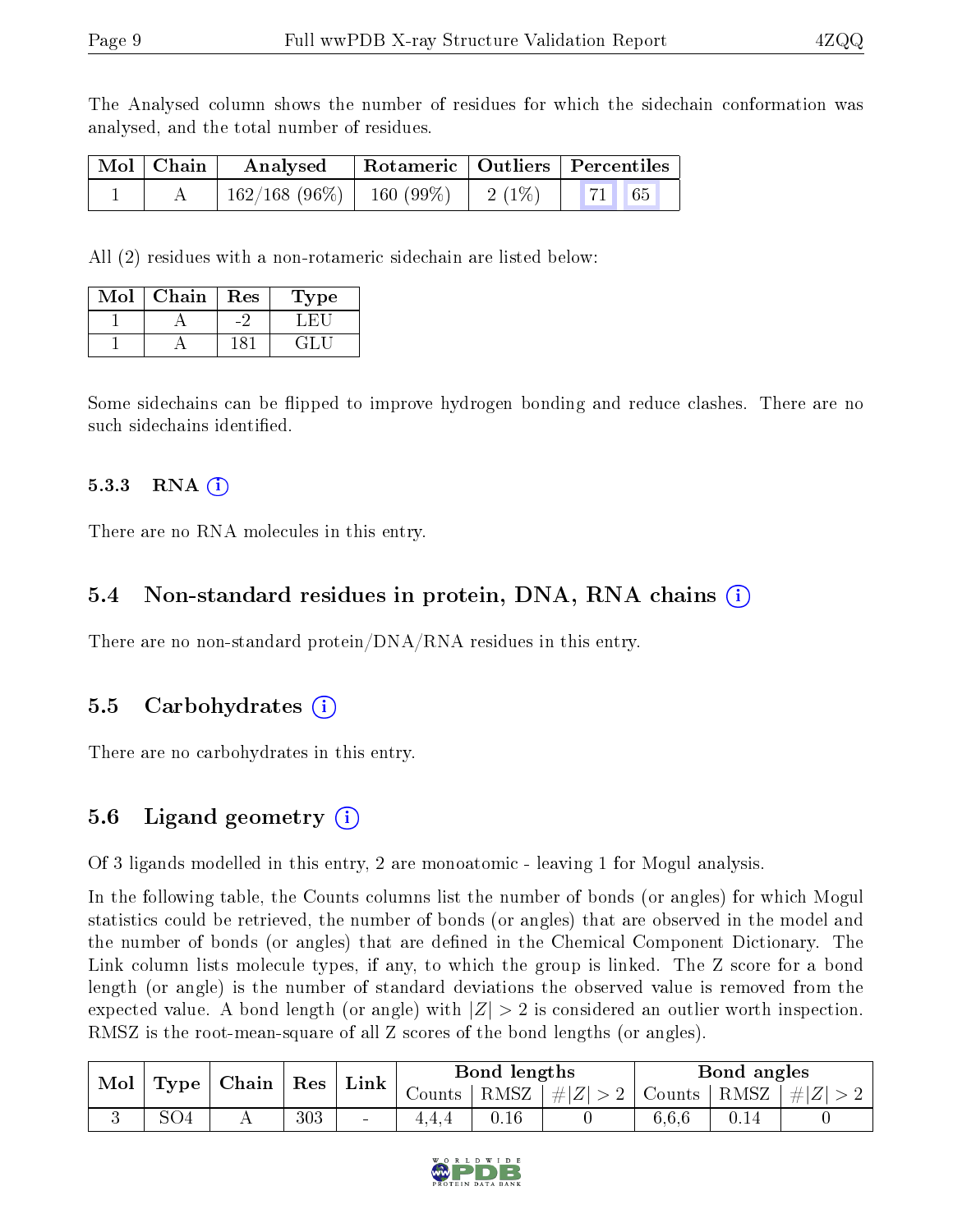There are no bond length outliers.

There are no bond angle outliers.

There are no chirality outliers.

There are no torsion outliers.

There are no ring outliers.

1 monomer is involved in 2 short contacts:

|  |                | Mol   Chain   Res   Type   Clashes   Symm-Clashes |
|--|----------------|---------------------------------------------------|
|  | $303 \div SO4$ |                                                   |

#### 5.7 [O](https://www.wwpdb.org/validation/2017/XrayValidationReportHelp#nonstandard_residues_and_ligands)ther polymers (i)

There are no such residues in this entry.

#### 5.8 Polymer linkage issues (i)

There are no chain breaks in this entry.

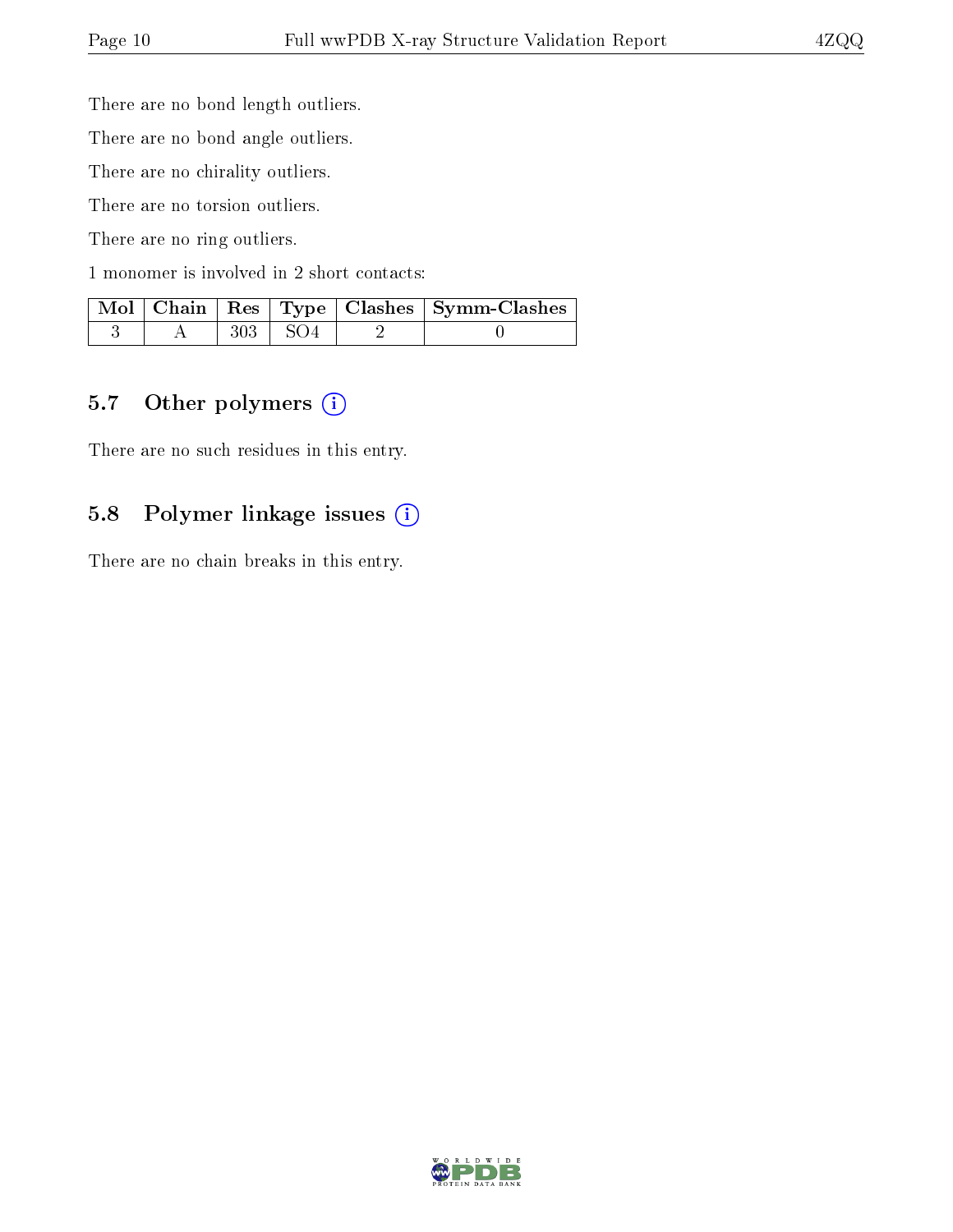## 6 Fit of model and data  $(i)$

## 6.1 Protein, DNA and RNA chains  $(i)$

In the following table, the column labelled  $#RSRZ> 2'$  contains the number (and percentage) of RSRZ outliers, followed by percent RSRZ outliers for the chain as percentile scores relative to all X-ray entries and entries of similar resolution. The OWAB column contains the minimum, median,  $95<sup>th</sup>$  percentile and maximum values of the occupancy-weighted average B-factor per residue. The column labelled ' $Q< 0.9$ ' lists the number of (and percentage) of residues with an average occupancy less than 0.9.

| Mol   Chain | $\blacksquare$ Analysed $\blacksquare$ | $ \langle \text{RSRZ}\rangle $ | $\rm \#RSRZ{>}2$ |  | $\vert$ OWAB(Å <sup>2</sup> ) $\vert$ Q<0.9 |  |
|-------------|----------------------------------------|--------------------------------|------------------|--|---------------------------------------------|--|
|             | 181/191 (94%)                          | 0.44                           |                  |  | $16(8\%)$ 10 7 20, 31, 51, 63               |  |

All (16) RSRZ outliers are listed below:

| Mol            | Chain              | $\operatorname{Res}% \left( \mathcal{N}\right) \equiv\operatorname{Res}(\mathcal{N}_{0})\cap\mathcal{N}_{1}$ | <b>Type</b>          | $_{\rm RSRZ}$ |
|----------------|--------------------|--------------------------------------------------------------------------------------------------------------|----------------------|---------------|
| $\mathbf{1}$   | А                  | 24                                                                                                           | <b>TYR</b>           | 5.1           |
| $\overline{1}$ | $\boldsymbol{A}$   | 25                                                                                                           | $\rm GLY$            | 4.1           |
| $\overline{1}$ | $\overline{A}$     | 147                                                                                                          | ILE                  | 3.7           |
| $\mathbf{1}$   | $\overline{A}$     | 141                                                                                                          | GLU                  | 3.4           |
| $\mathbf{1}$   | $\overline{\rm A}$ | 12                                                                                                           | MET                  | 3.2           |
| $\mathbf 1$    | $\overline{A}$     | $-4$                                                                                                         | <b>GLY</b>           | 3.1           |
| $\mathbf{1}$   | $\overline{A}$     | 122                                                                                                          | <b>VAL</b>           | 2.8           |
| $\overline{1}$ | $\overline{A}$     | 120                                                                                                          | ILE                  | 2.7           |
| $\mathbf{1}$   | $\overline{A}$     | 148                                                                                                          | PHE                  | 2.7           |
| $\mathbf{1}$   | $\overline{\rm A}$ | 11                                                                                                           | PRO                  | $2.5\,$       |
| $\overline{1}$ | $\overline{A}$     | 99                                                                                                           | <b>GLY</b>           | 2.4           |
| $\mathbf{1}$   | А                  | 145                                                                                                          | ILE                  | $2.3\,$       |
| $\mathbf 1$    | $\overline{A}$     | 121                                                                                                          | GLY                  | 2.2           |
| $\mathbf{1}$   | $\overline{A}$     | 23                                                                                                           | $\operatorname{GLU}$ | 2.0           |
| $\mathbf 1$    | $\bf{A}$           | 10                                                                                                           | <b>ASN</b>           | 2.0           |
| $\mathbf{1}$   | A                  | 8                                                                                                            | CYS                  | $2.0\,$       |

### 6.2 Non-standard residues in protein, DNA, RNA chains  $(i)$

There are no non-standard protein/DNA/RNA residues in this entry.

#### 6.3 Carbohydrates (i)

There are no carbohydrates in this entry.